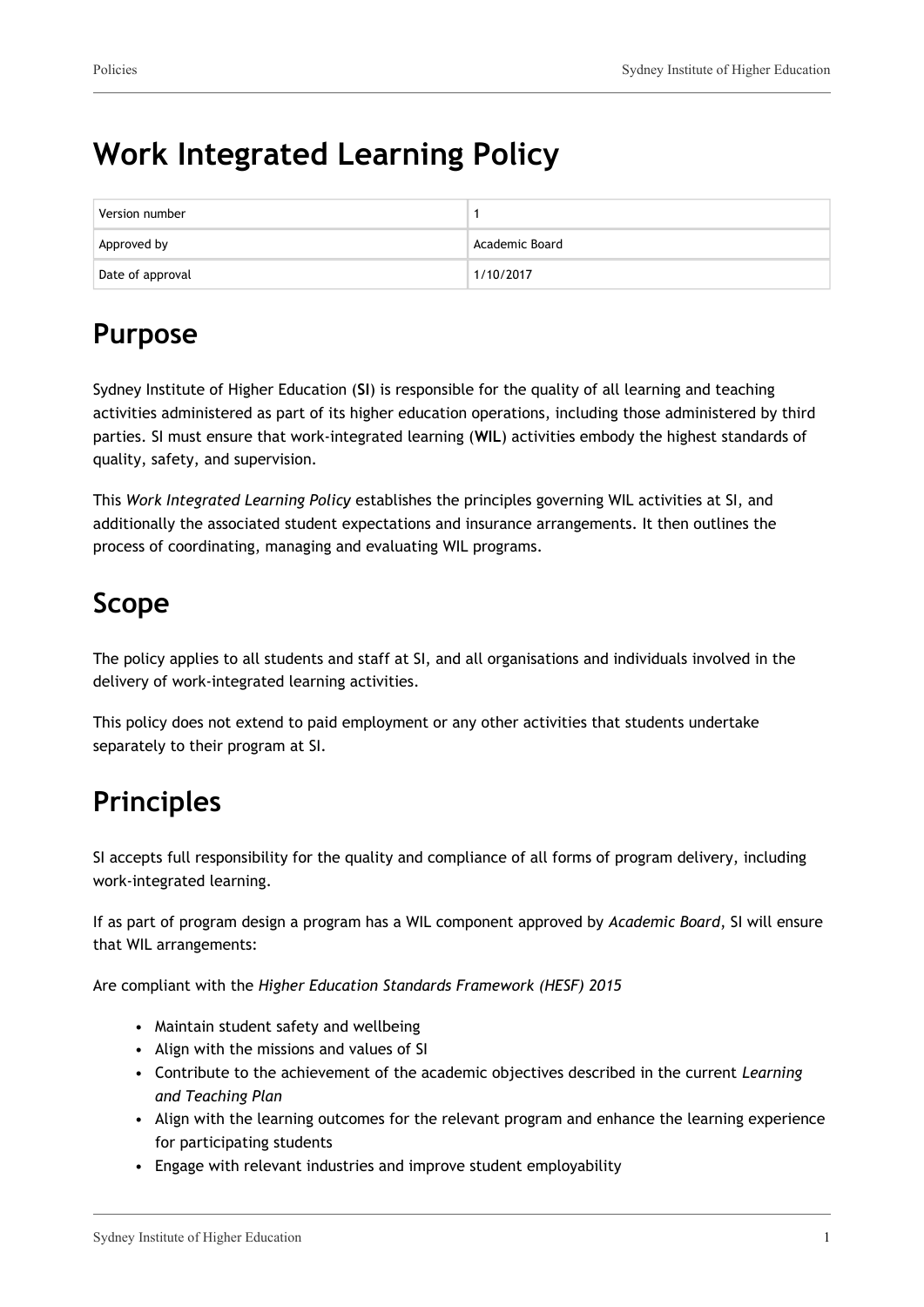• SI will establish work-integrated learning as an elective rather than a hurdle requirement.

WIL is aimed at enhancing student learning to include practical applications of the knowledge they obtain throughout their program and introduce students to professional contexts in the relevant fields.

WIL activities will be designed to:

- Link theoretical knowledge with practical skills
- Align with program learning outcomes
- Provide students with the opportunity to use practical skills in a professional context
- Provide students with an opportunity to gain a measure of real-world industry experience.

### **Procedures**

#### *Student responsibilities*

Students undertaking WIL will:

- Take initiative in their learning through full participation in the opportunities presented to them
- Adhere to workplace health and safety guidelines
- Conduct themselves according to the values and *Student Code of Conduct* of SI
- Complete assessment tasks required
- Notify their Program Director of any problems that arise.

Students may be withdrawn from the WIL program and will not receive credit for their participation if they fail to meet these expectations.

#### *WIL partners*

SI will identify opportunities for WIL with industry partners who demonstrate:

- Compliance with workplace health and safety legislation
- Genuine dedication to student outcomes and wellbeing
- The capacity to provide sufficient supervision to students in WIL programs
- Alignment with SI values.

#### *Insurance*

SI will maintain sufficient insurance to protect students who are working off-campus with a partner organisation as part of a work-integrated learning arrangement.

#### *Coordination and Management*

A formal written contract between the WIL partner and SI is to be established, outlining the rights and obligations of all parties involved in the arrangement: SI, the partner, and the students who participate. For each WIL program, a written agreement is to be established and signed off to define the WIL activity and monitoring and quality assurance arrangements before any such arrangement can commence.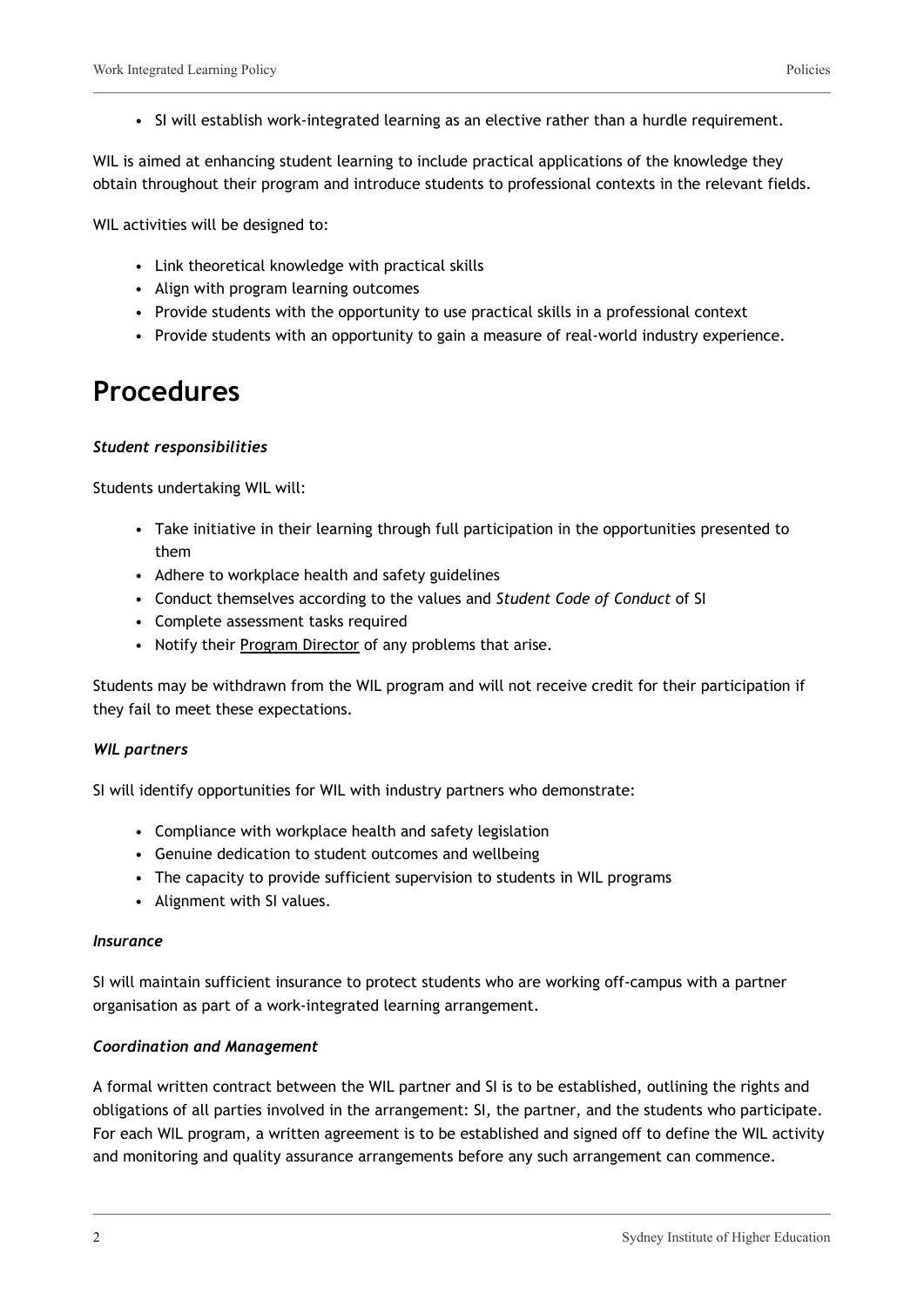Students are given a copy of the agreement to ensure they understand their rights and responsibilities whilst engaged in work-integrated learning activities.

SI will ensure that:

- Organisations providing WIL programs are provided with comprehensive preparation material
- Students' experiences at their WIL placement are monitored by the relevant Program Director or another staff member acting as a WIL coordinator (for larger programs).

#### *WIL evaluation*

Students and placement providers are to submit reports on the completion of each placement. These will be reviewed by the Program Director.

WIL initiatives will undergo quality assurance and benchmarking processes as part of the overall review and improvement cycles of the associated program. Refer to the *Program Review and Continual Improvement Policy.*

## **Policy Implementation and Monitoring**

The *Academic Board* delegates responsibility for the day-to-day implementation of this policy to the Dean and the *Learning and Teaching Committee*.

## **Definitions**

**Academic Board**: the governing body responsible for academic matters, including learning and teaching, program approval, workforce planning, academic staff appointments, research and professional development, academic policies and procedures, overseeing student grievances and appeals processes. The *Academic Board* advises the *Corporate Governance Board* on academic matters.

**Program Director**: the most senior academic staff member responsible for the delivery of a specific program at SI. The Program Director is responsible for the planning and development of a program, particularly unit curriculum information, and works in conjunction with other senior academic staff.

**Learning and Teaching Plan**: a document produced by SI that outlines the SI's academic objectives, the strategies to achieve them, and measurements of progress, over a five-year period.

### **Review schedule**

This policy will be reviewed by the *Academic Board* every three years.

| Version History |                |                |                 |                   |
|-----------------|----------------|----------------|-----------------|-------------------|
| Version number: | Approved by:   | Approval date: | Revision notes: | Next review date: |
|                 | Academic Board | 1/10/2017      |                 | 1/10/2020         |